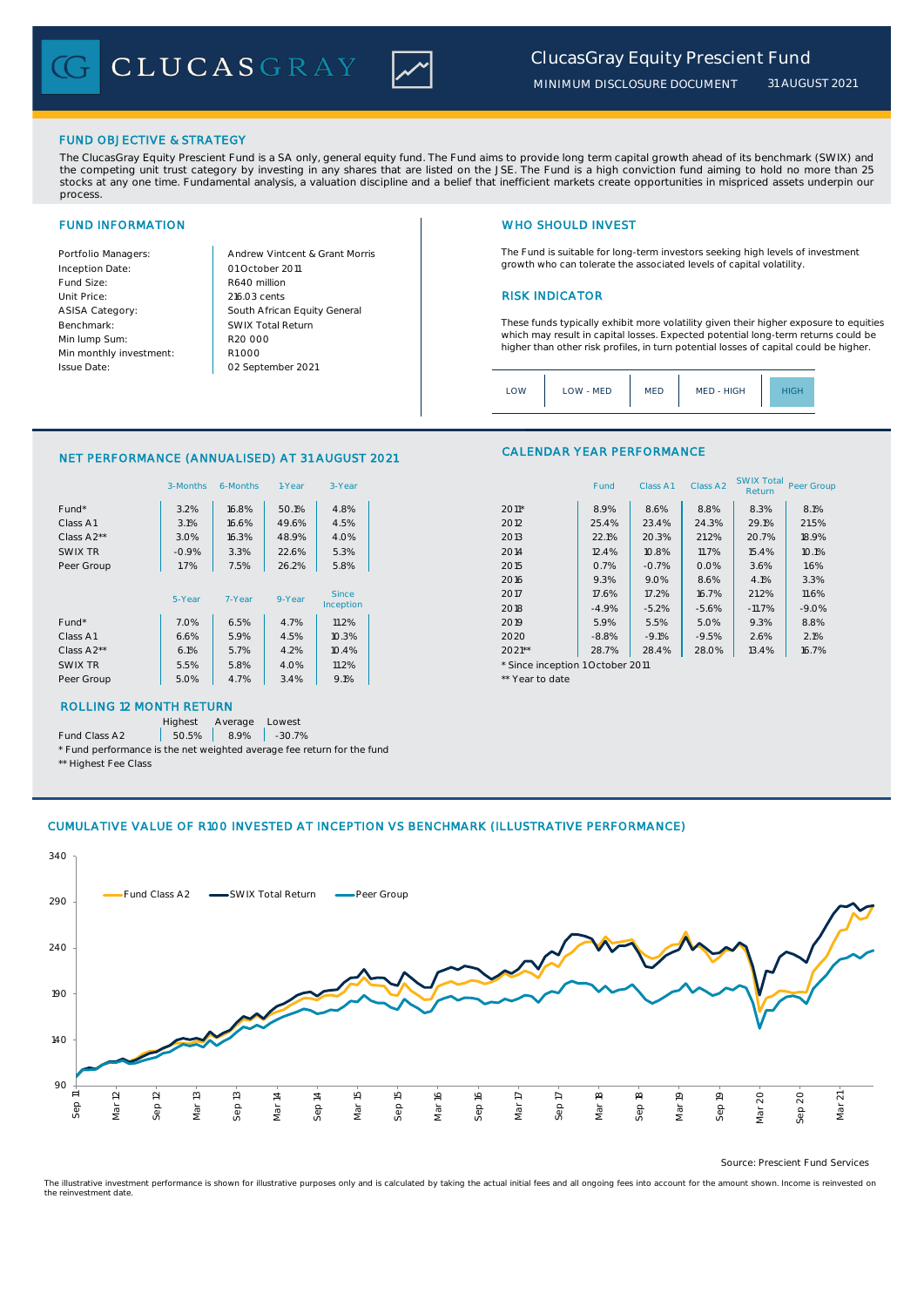

*MINIMUM DISCLOSURE DOCUMENT 31 AUGUST 2021*

| ABSA                            | Metrofile               | <b>Asset Class</b> | %     |
|---------------------------------|-------------------------|--------------------|-------|
| <b>AECI</b>                     | <b>MTN</b>              | <b>SA Equity</b>   | 99.1% |
| Anglo American                  | Old Mutual              | Cash               | 0.9%  |
| <b>British American Tobacco</b> | Prosus                  |                    |       |
| Exxaro                          | Reunert                 |                    |       |
| FirstRand                       | Royal Bafokeng Platinum |                    |       |
| Long4Life                       | Standard Bank           |                    |       |
| Massmart                        |                         |                    |       |

The Top 15 holdings make up 67% of the total fund.





## DISTRIBUTIONS FEE STRUCTURE

| Distribution Frequency | Annually            | TER                                 | Class A <sub>2</sub> | Class A1 |
|------------------------|---------------------|-------------------------------------|----------------------|----------|
| Distribution Date      | 01 April            | Annual Management Fee (excl. VAT)   | .30%                 | 0.90%    |
| Last Distribution      | 6.48 cents per unit | Other Cost                          | 0.04%                |          |
|                        |                     | VAT                                 | 0.20%                | 0.14%    |
|                        |                     | Total Expense Ratio (incl. VAT)     | 1.53%                | 1.07%    |
|                        |                     | Transaction Costs (incl. VAT)       | 0.18%                | 0.18%    |
|                        |                     | Total Investment Charge (incl. VAT) | .71%                 | 1.25%    |
|                        |                     |                                     |                      |          |

## MONTHLY COMMENTARY

The ClucasGray Equity Prescient Fund had a strong performance in August, gaining nearly 5%. The Fund is up nearly 17% in the last 6 months, and over 50% in the last year. This compares favorably to the JSE Swix, which was up 3.3% and 22.6% in the last 6 months and year respectively. The returns are also well ahead of the General Equity peer group, which has gained 7.5% and 26.2% in the same periods.

In October 2021, the Fund will celebrate a significant milestone - the 10 year anniversary of its inception. It has indeed been an eventful decade - as ever, a decade with many moving parts, both global and domestic, both political and economic. For South African investors it has, at many times, felt like we have been swimming against a strong<br>current, a current we have alluded to numerous times since its inception nearly 10 years ago. These returns, net of fees, are in line with the Swix gross returns, and well ahead of the peer group returns of 9.1% per annum.

We recently looked at the Rand returns on the JSE over various periods up to 30 June 2021, leveraging off data provided by SBG Securities, Bloomberg and our own research. Since 31 December 2010, the JSE has returned nearly 12% per annum - with South African inflation at 5.4%, it highlights the sustained ability of equities to deliver real returns<br>plentiful, but the Ram and enterially lagged December 2000, and 31 December 1975, South African equities have materially outperformed the MSCI World returns, in Rands. Over the last 45.5 years, the JSE has delivered a real return of over 9% per annum, and outperformed the MSCI World Index by 3% per annum.

Whilst we all know that history is clearly no quide to future performance, what provides us with some comfort is that the current forward PE valuation of the JSE against the MSCI World is at a 50% discount - the last decade, which coincides with the performance referred to above, has seen South Africa de-rate from parity to the 50% discount<br>today. Today's relative rating is the lowest of the l African equities.

Over the last few months we have continued to reduce the number of holdings in the portfolio, and added to the positions in companies where we have more conviction in their investment case. Whilst there can no guarantee that our considered assumptions and forecasts are accurate, our bottom up assessment of the potential returns of all the companies in the portfolio, does provide us with some cause for optimism.

Each investment case is unique - in some companies we expect earnings and dividend growth to drive returns, while others are likely to enjoy a re-rating off remarkably low valuation multiples. In addition there is a growing list of companies that have their own levers to pull to unlock what we believe to be extraordinary value that to date remains<br>trapped. It is these companies, some of whic their shareholders. The future is always uncertain, but we take comfort in current valuations for the large majority of our portfolio holdings, and believe patience is likely to be well rewarded.